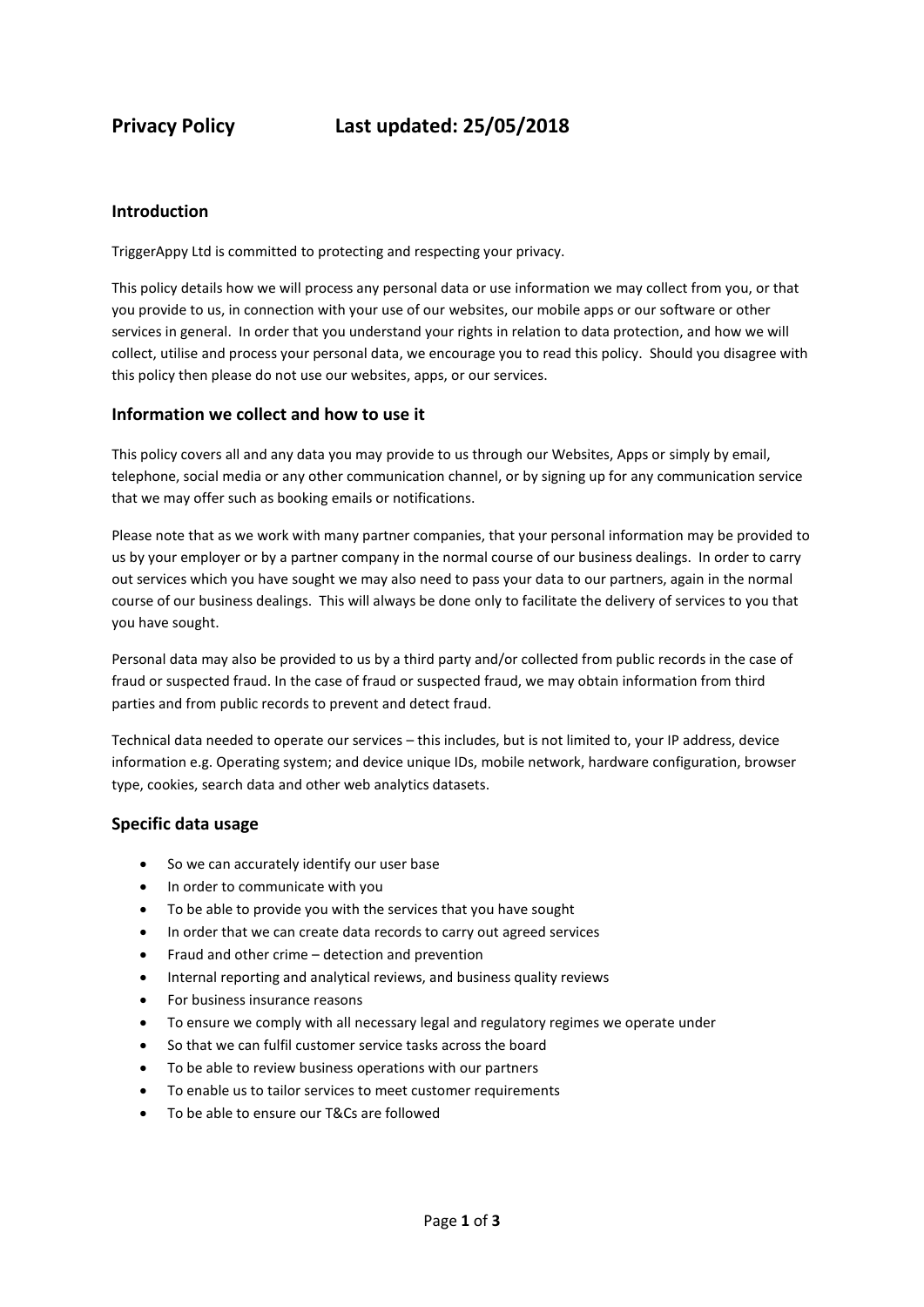## **Transfer of your personal data**

Your data is only used as described above in the normal function of our business. We never sell, nor otherwise monetise your personal data in any manner. Your data may only be shared with the following in the standard course of our business activities; partner companies or individuals, cloud storage companies, IT services companies to facilitate elements of our services, search and other online agents, our insurance providers, IT support services to help maintain our business as required, fraud prevention agents, government and legal entities as required by law, third parties in the event that any of our business or services are sold or otherwise acquired.

## **Security and storage of your personal data**

We will always take all and any reasonable actions to ensure that your data is held and processed securely and only by authorised individuals, and only in strict accordance with this policy.

That said, ultimately the transmission of information via the internet or email is not completely secure. We will endeavour to protect your personal data, but we cannot guarantee the security of your information transmitted through the Websites, Apps, over email or via our contact centres; any transmission is at your own risk.

If we ever provide you with a link to a third party, it is your responsibility to review their privacy policy before you may decide to use any offering. We cannot be held responsible should you use these links.

We will only store your data for as long as is necessary to meet the business needs and other uses as stated above.

### **Your data rights and requests**

If you would like us to confirm the information we hold about you, please email the request to [info@triggerappy.co.uk](mailto:info@triggerappy.co.uk). At your request the following actions can also be taken.

If any of the data we hold is incorrect you may request that we take action to correct that data.

You may ask us to permanently delete the personal data we hold about you.

In certain scenarios you may also ask us to stop any active processing of your data, except where necessary to safeguard its storage and security. We may challenge this request if we have reasonable and legitimate grounds to do so, or if we are required to do so by a third party with the required authority to bind us.

From time to time we may use your data for marketing purposes, and you will have the right to request that this is stopped.

You have the right to make a complaint to the Information Commissioner's Office regarding the use of your personal data. As we value your rights please consider contacting us directly in the first instance at [info@triggerappy.co.uk](mailto:info@triggerappy.co.uk) as we would value the opportunity to put right any complaint you feel you may have suffered as a result of.

As a guiding principle there may be reasons why fulfilling your requests would negatively impact upon other third parties or contradict the wider public interest or where we are bound by regulation, and this may limit your rights accordingly.